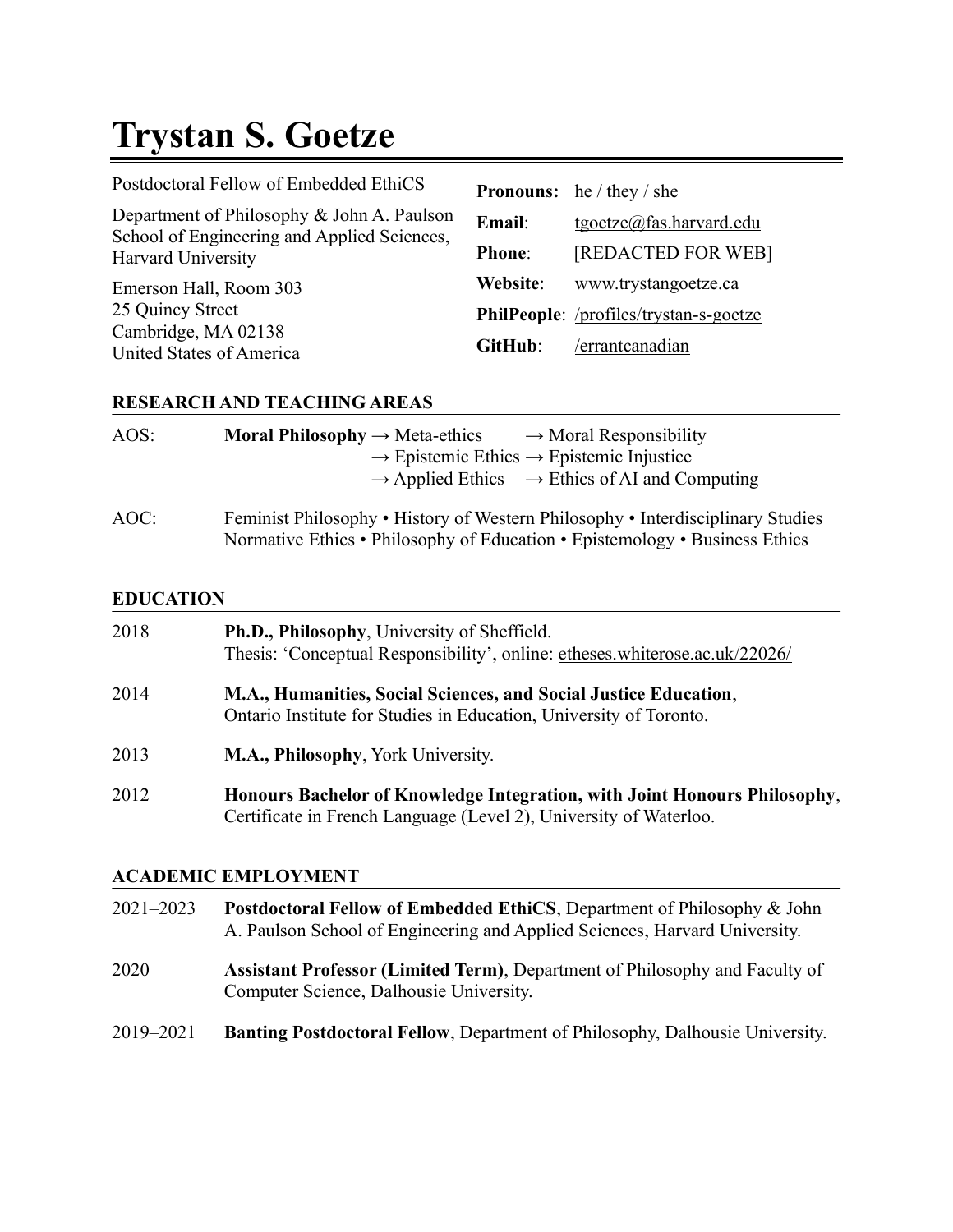# **HONORARY, VISITING, AND ASSOCIATE APPOINTMENTS**

| $2021-$   | <b>External Member, Computer Science Education Research Cluster, Dalhousie</b><br>University. |
|-----------|-----------------------------------------------------------------------------------------------|
| 2018–2021 | <b>Honorary Research Fellow, Department of Philosophy, University of Sheffield.</b>           |
| 2017      | Visiting Research Scholar, Philosophy Program, The Graduate Center, CUNY.                     |

## **PUBLICATIONS**

(\*) Publications marked with an asterisk were double- or triple-blind peer-reviewed. All other publications were by invitation and received editorial review only.

## **Journal Articles**

| 2021 | 'Anticipation, Smothering, and Education: A Reply to Lee and Bayruns García on<br>Anticipatory Epistemic Injustice', Social Epistemology Review and Reply<br>Collective 10 (9): 36–43. URL: https://wp.me/p1Bfg0-69w                        |
|------|---------------------------------------------------------------------------------------------------------------------------------------------------------------------------------------------------------------------------------------------|
| 2021 | (*) 'Moral Entanglement: Taking Responsibility and Vicarious Responsibility',<br>The Monist 104 (2): 210-223. DOI: 10.1093/monist/onaa033                                                                                                   |
| 2021 | (*) 'Conceptual Responsibility', <i>Inquiry</i> 64 (1–2): 20–45. Published online:<br>August 2019. DOI: 10.1080/0020174X.2019.1658629                                                                                                       |
| 2019 | (*) 'The Concept of a University: Theory, Practice, and Society', Danish<br><i>Yearbook of Philosophy</i> 52: 61–81, Special Issue: Revisiting the Idea of a<br>University. Published online: November 2019. DOI: 10.1163/24689300-05201001 |
| 2018 | (*) 'Hermeneutical Dissent and the Species of Hermeneutical Injustice', <i>Hypatia</i><br>33 (1): 73–90. Published online: November 2017. DOI: 10.1111/hypa.12384                                                                           |

#### **Book Chapters**

| forthcoming | 'OK, Google, Can I Trust You? An Anti-Trust Argument for Antitrust', in The<br>Moral Psychology of Trust, eds. Mark Alfano, David Collins, and Iris Vidmar<br>Jovanovi, Lexington Books.                                                                                                                    |
|-------------|-------------------------------------------------------------------------------------------------------------------------------------------------------------------------------------------------------------------------------------------------------------------------------------------------------------|
| in press    | (*) 'Hermeneutical Justice for Extremists?', in The Philosophy of Fanaticism:<br>Epistemic, Affective, and Political Dimensions, eds. Leo Townsend, Ruth Rebecca<br>Tietjen, Hans Bernhard Schmid, and Michael Staudigl, Routledge, pp. 88–108.<br>Co-author: Charlie Crerar. DOI: 10.4324/9781003119371-7. |
| 2018        | 'Harms and Wrongs in Epistemic Practice', in <i>Harms and Wrongs in Epistemic</i><br>Practice, 1-21. Co-authors: Simon Barker and Charlie Crerar. DOI:<br>10.1017/S1358246118000528                                                                                                                         |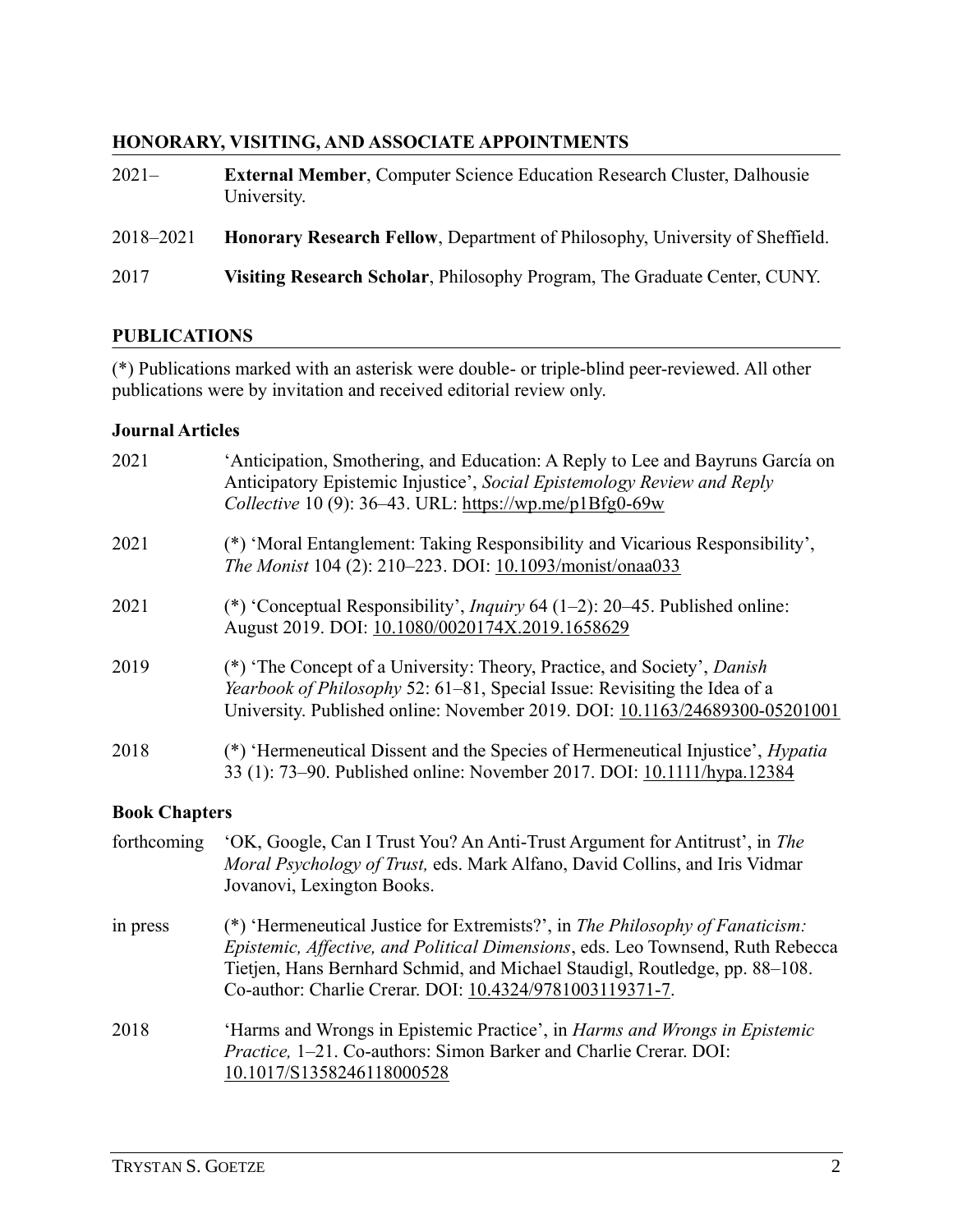# **Edited Book**

2018 *Harms and Wrongs in Epistemic Practice,* Royal Institute of Philosophy Supplement Vol. 84 (Cambridge: Cambridge University Press). Co-editors: Simon Barker and Charlie Crerar. ISBN: 9781108712637. URL: [https://www.cambridge.org/core/journals/royal-institute-of-philosophy](https://www.cambridge.org/core/journals/royal-institute-of-philosophy-supplements/volume/harms-and-wrongs-in-epistemic-practice/E414E8DB2DC83AC16C62123993D04B87)[supplements/volume/harms-and-wrongs-in-epistemic](https://www.cambridge.org/core/journals/royal-institute-of-philosophy-supplements/volume/harms-and-wrongs-in-epistemic-practice/E414E8DB2DC83AC16C62123993D04B87)[practice/E414E8DB2DC83AC16C62123993D04B87](https://www.cambridge.org/core/journals/royal-institute-of-philosophy-supplements/volume/harms-and-wrongs-in-epistemic-practice/E414E8DB2DC83AC16C62123993D04B87)

## **Computer Science Conference Proceedings**

| forthcoming (*) 'Mind the Gap: Autonomous Systems, the Responsibility Gap, and Moral |
|--------------------------------------------------------------------------------------|
| Entanglement', ACM FAccT '22: Proceedings of the ACM Conference on                   |
| <i>Fairness, Accountability, and Transparency, 2022. DOI:</i>                        |
| 10.1145/3531146.3533106.                                                             |

2021 (\*) 'Bigger Isn't Better: The Ethical and Scientific Vices of Extra-Large Datasets in Language Models', *WebSci '21 Companion: Proceedings of the 13th ACM Web Science Conference*, 69–75. DOI: [10.1145/3462741.3466809.](https://doi.org/10.1145/3462741.3466809) Co-author: Darren Abramson.

#### **Book Reviews**

| 2022 | <i>Games: Agency as Art</i> , by C. Thi Nguyen (New York: Oxford University Press,<br>2020), in The Philosophical Quarterly 72 (1): 240–43. Published online: April<br>2021. DOI: 10.1093/pq/pqab021                      |
|------|---------------------------------------------------------------------------------------------------------------------------------------------------------------------------------------------------------------------------|
| 2016 | The Limits of Knowledge: Generating Pragmatist Feminist Cases for Situated<br>Knowing, by Nancy Arden McHugh (Albany, NY: SUNY Press, 2015), in Journal<br>of Applied Philosophy, 33 (3): 344–46. DOI: 10.1111/japp.12156 |

## **Professional Blog Posts**

| 2022 | 'Teaching and Learning Video Series: Should Robots Have Rights? Lt.               |
|------|-----------------------------------------------------------------------------------|
|      | Commander Data v. The United Federation of Planets', Blog of the American         |
|      | Philosophical Association, 1 March 2022.                                          |
|      | https://blog.apaonline.org/2022/03/01/should-robots-have-rights-lt-commander-     |
|      | data-v-the-united-federation-of-planets/                                          |
| 2021 | 'Syllabus Showcase: Social, Ethical, and Professional Issues in Computer          |
|      | Science', <i>Blog of the American Philosophical Association</i> , 18 August 2021. |
|      | https://blog.apaonline.org/2021/08/18/syllabus-showcase-social-ethical-and-       |
|      | professional-issues-in-computer-science-trystan-goetze/                           |

## **WORKS IN PROGRESS**

'There is No Distinctively Epistemic Blame'.

'Epistemic Injustice, Willful Hermeneutical Ignorance, and Conceptual Responsibility'.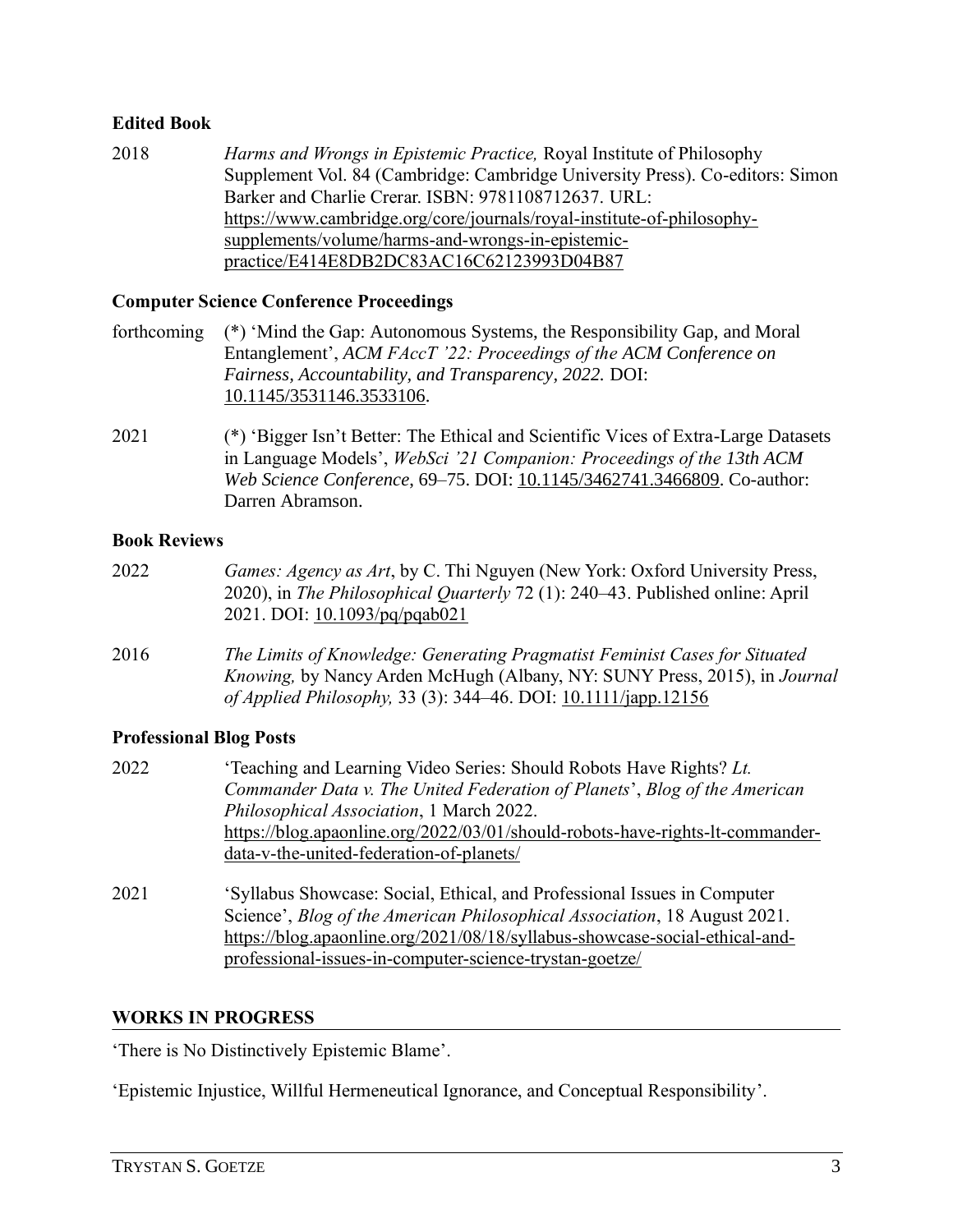'The New Jim Code and the Same Old Injustice: Epistemic Injustice and Artificial Intelligence.'

'In Search of a New Paradigm: Beyond AI as Game-Player.'

'Beyond Crisis Communications: Updating the Power–Interest Grid for an Ethical Stakeholder Analysis Exercise'

'Computer Ethics Education: Multi-, Inter-, and Transdisciplinary Approaches.'

# **AWARDS, GRANTS, PRIZES, AND DISTINCTIONS**

| $CAS = Canadian dollars$ | $USS = U.S.$ dollars | $\mathbf{E} =$ British pounds |
|--------------------------|----------------------|-------------------------------|
|--------------------------|----------------------|-------------------------------|

## **Research Funding**

- withdrawn\* 'Gamifying Discussion in the Virtual Computer Science Classroom' (CA\$ 30,000 over 8 months), Mitacs Accelerate partnership between Dalhousie University and [Yellowdig.](https://yellowdig.co/) \*Due to processing delays on Mitacs's end that affected the proposed start date, and my appointment at Harvard, we had to withdraw the application shortly after it entered the peer review stage.
- 2019 Banting Postdoctoral Fellowship (CA\$ 140,000 over two years), Social Sciences and Humanities Research Council of Canada (SSHRC).

## **Scholarships**

(\*) Awards marked with an asterisk were offered, but had to be declined because of restrictions concerning other sources of funding or location of tenure.

| 2014 | University Prize Scholarship (£ 101,510), University of Sheffield.                                 |
|------|----------------------------------------------------------------------------------------------------|
| 2014 | Research Training Support Grant $(f, 5,000)$ , University of Sheffield.                            |
| 2014 | (*) Doctoral Fellowship ( $CAS 80,000$ ), SSHRC.                                                   |
| 2014 | (*) Joseph-Armand Bombardier Canada Graduate Scholarship, Doctoral Level<br>(CA\$ 105,000), SSHRC. |
| 2013 | Ontario Graduate Scholarship (CA\$ 15,000), University of Toronto.                                 |
| 2012 | York University Graduate Scholarship, Upper Tier (CA\$ 10,000), York<br>University.                |
| 2012 | Joseph-Armand Bombardier Canada Graduate Scholarship, Master's Level<br>(CA\$ 17,500), SSHRC.      |
| 2012 | (*) Ontario Graduate Scholarship (CA\$ 15,000), York University.                                   |
|      |                                                                                                    |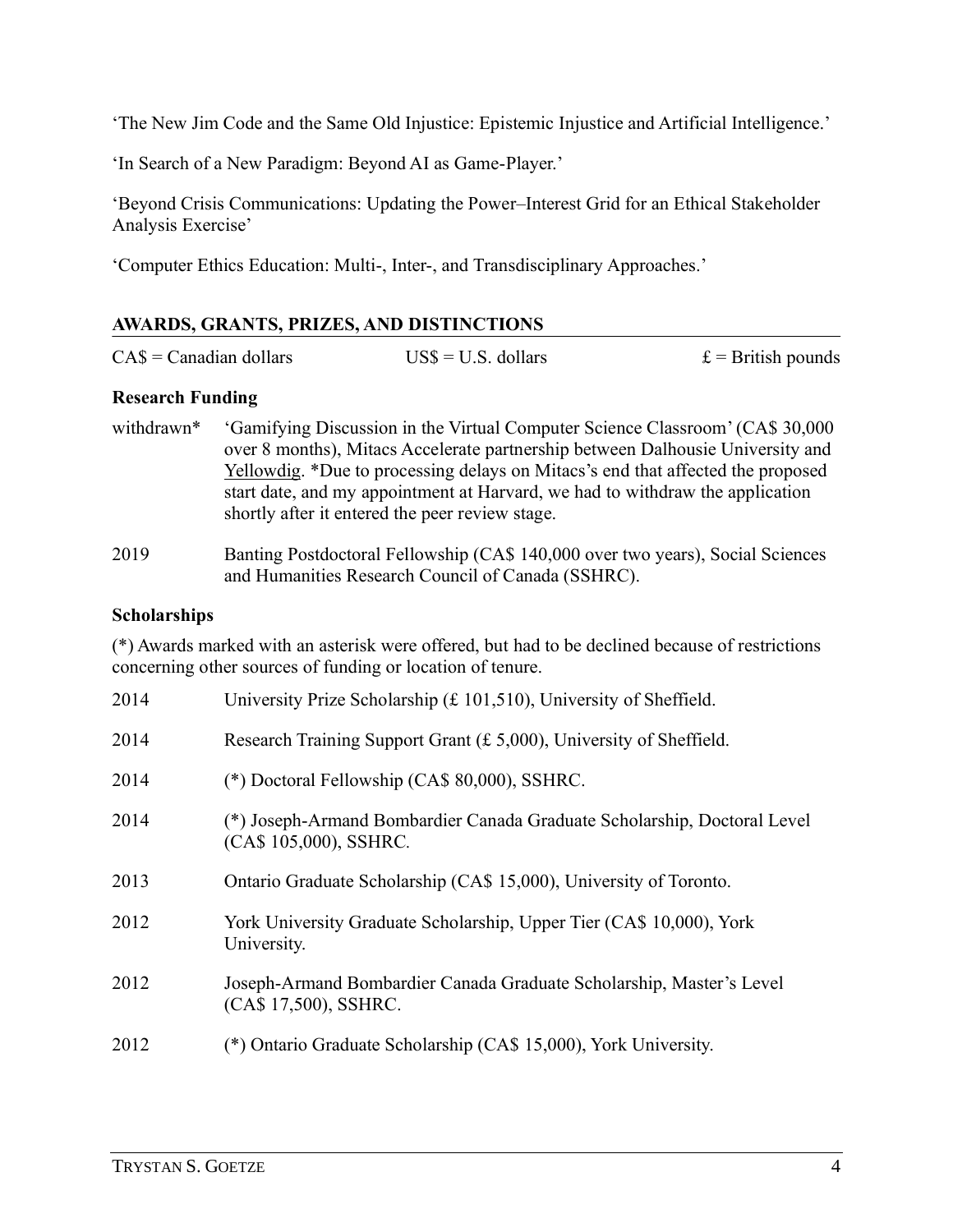# **Prizes, Honours, and Other Awards of Merit**

| 2021 | Honourable Mention for 'Philosophy from Alpha Centauri: Anaxamanda's<br>Thesis', Philosophy Through Science Fiction Stories Book Launch Flash Fiction<br>Contest. |
|------|-------------------------------------------------------------------------------------------------------------------------------------------------------------------|
| 2019 | Marie Skłodowska-Curie Actions Seal of Excellence, European Commission.                                                                                           |
| 2019 | Graduate Student Travel Stipend, American Philosophical Association, Central<br>Division (US\$ 300).                                                              |
| 2019 | Graduate Student Travel Stipend, American Philosophical Association, Eastern<br>Division (US\$ 300).                                                              |
| 2013 | OISE Academic Excellence Award (CA\$ 2,000), University of Toronto.                                                                                               |
| 2012 | Degree Dean's Honours List, University of Waterloo (equivalent to first-class<br>honours).                                                                        |
| 2012 | Judy Wubnig Undergraduate Essay Prize in History of Philosophy (CA\$ 500),<br>University of Waterloo.                                                             |
| 2012 | Department of Philosophy Fourth Year Prize (CA\$ 100), University of Waterloo.                                                                                    |
|      | <b>Competitive Event Organization Grants</b>                                                                                                                      |
| 2016 | Royal Institute of Philosophy Departmental Conference Grant $(E 5,000)$ , Harms<br>and Wrongs in Epistemic Practice.                                              |
| 2016 | Analysis Trust Conference Grant $(f. 500)$ , Harms and Wrongs in Epistemic<br>Practice.                                                                           |
| 2016 | Society for Women in Philosophy UK Conference Grant (£150), Harms and<br>Wrongs in Epistemic Practice.                                                            |
| 2015 | White Rose College of Arts and Humanities Student-Led Forum Grant, (£ 2,000),<br>Understanding Value V.                                                           |
| 2015 | Mind Association Major Conference Grant (£ 1,000), Understanding Value V.                                                                                         |
| 2015 | British Society of Aesthetics Small Grant (£ 1,000), Understanding Value V.                                                                                       |
| 2015 | Analysis Trust Conference Grant (£ 500), Understanding Value V.                                                                                                   |
| 2015 | Society for Applied Philosophy Conference Grant $(f 500)$ , Understanding Value<br>V.                                                                             |
| 2015 | Society for Women in Philosophy UK Conference Grant $(f. 150)$ , Understanding<br>Value V.                                                                        |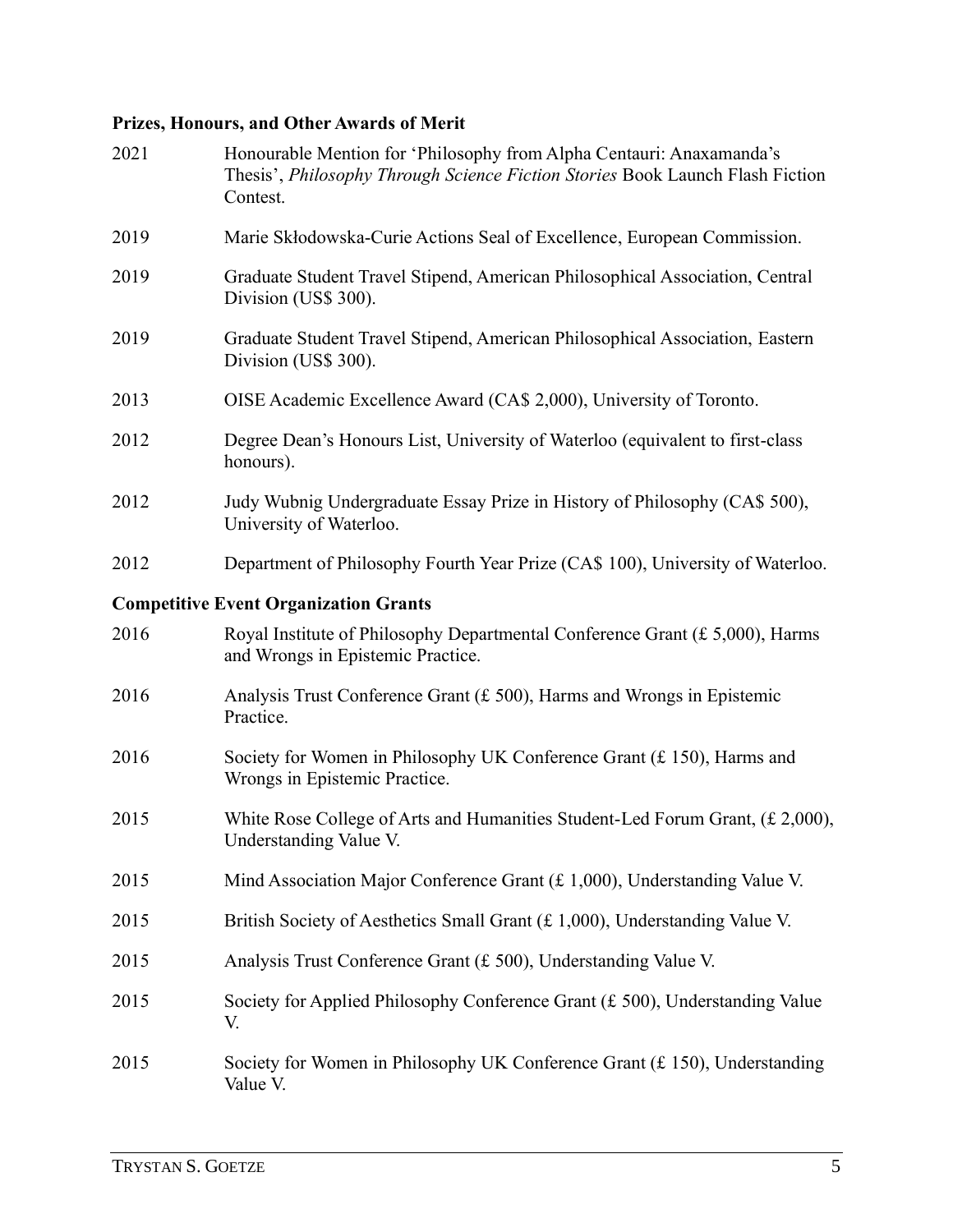2015 Aristotelian Society Conference Grant (£ 100), Understanding Value V.

#### **Professional Accreditation**

2016 Associate Fellow of the Higher Education Academy (AFHEA), UK Professional Standards Framework for Teaching and Supporting Learning in Higher Education.

## **INVITED PRESENTATIONS**

| 2022 | TBD, Tepper School of Business, Carnegie Mellon University.                                                                                                                                                                                      |
|------|--------------------------------------------------------------------------------------------------------------------------------------------------------------------------------------------------------------------------------------------------|
| 2022 | 'Computer Ethics Education at Harvard and Dalhousie', Dalhousie University.                                                                                                                                                                      |
| 2022 | 'Mind the Gap: Autonomous Systems, the Responsibility Gap, and Moral<br>Entanglement,' Stony Brook University / SUNY.                                                                                                                            |
| 2022 | 'Embedded EthiCS @ Harvard', Educational Advances in Artificial Intelligence,<br>Association for the Advancement of Artificial Intelligence Annual Conference.                                                                                   |
| 2022 | 'Embedded Ethics into Computer Science Education: Multi-, Inter-, and<br>Transdisciplinary Approaches', Union College.                                                                                                                           |
| 2022 | 'The Moral Emotions and Epistemic Accountability, or, Don't Get Mad, but There<br>is No Such Thing as (Purely) Epistemic Blame', Society for Philosophy of<br>Emotion Symposium, American Philosophical Association Eastern Division<br>Meeting. |
| 2021 | 'Embedded EthiCS @ Harvard', Responsible Tech University Summit.                                                                                                                                                                                 |
| 2021 | 'OK, Google, Can I Trust You? An Anti-trust Argument for Antitrust', Dalhousie<br>University.                                                                                                                                                    |
| 2021 | 'OK, Google, Can I Trust You? An Anti-trust Argument for Antitrust', University<br>of King's College.                                                                                                                                            |
| 2018 | 'Moral and Epistemic Responsibility for Conceptual Ignorance', Social<br>Epistemology Working Group (SEWing Circle), University of Connecticut.                                                                                                  |
| 2015 | 'Inquiry and Hermeneutical Justice', Pragmatism & Feminism Workshop,<br>University of Nottingham.                                                                                                                                                |

## **CONFERENCE ACTIVITY**

#### **Conferences Organized**

2022 Harvard / MIT Conference on Ethics in Computing and AI: Research Questions and Pedagogical Strategies (lead organizer).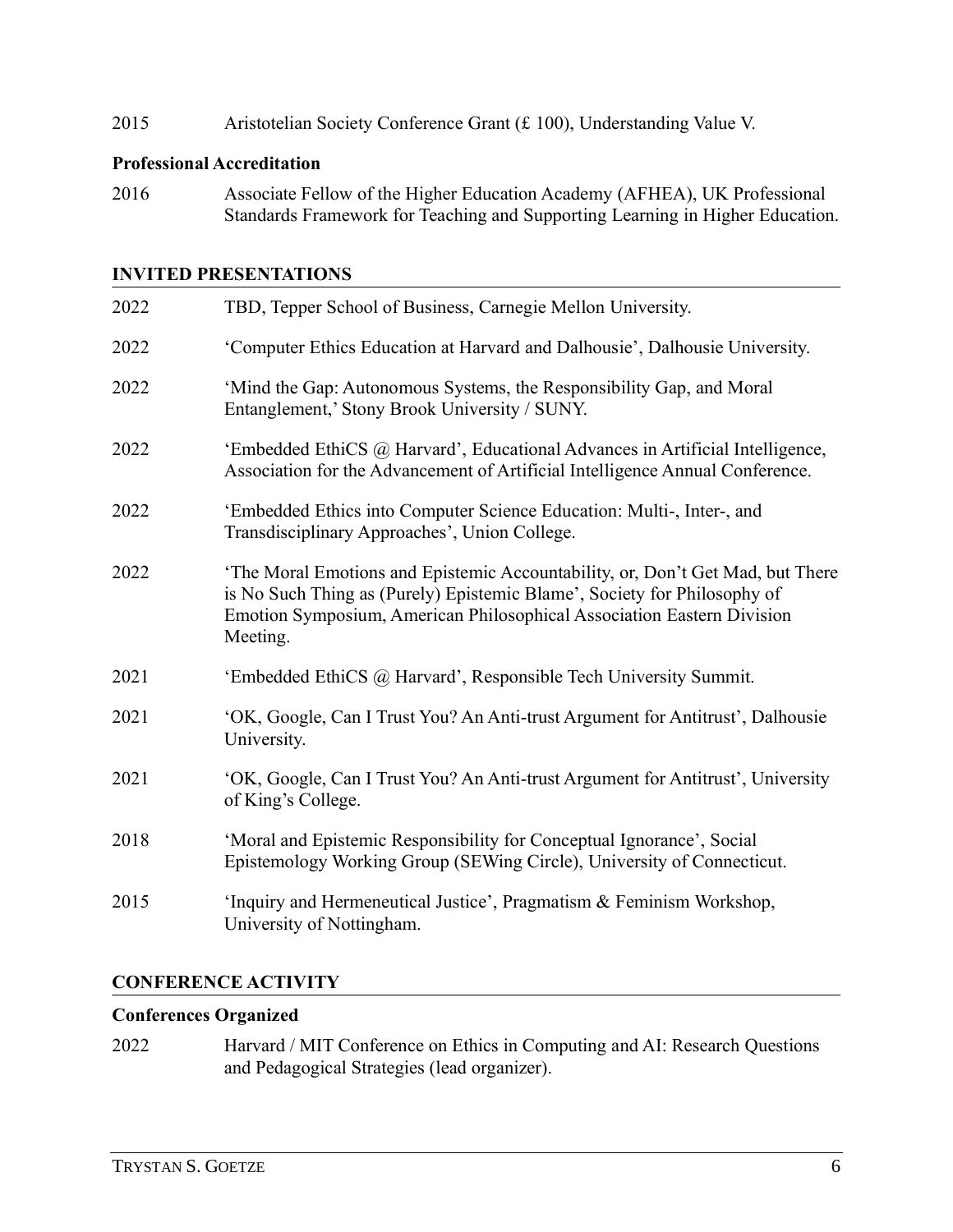| 2017 | Harms and Wrongs in Epistemic Practice: Departmental Conference of the Royal<br>Institute of Philosophy, University of Sheffield (co-lead organizer). |
|------|-------------------------------------------------------------------------------------------------------------------------------------------------------|
| 2016 | Understanding Value V, University of Sheffield (lead organizer).                                                                                      |

2015 Understanding Value IV, University of Sheffield (steering committee member).

#### **Panels Organized**

2022 'Teaching Ethical and Humanistic Thinking in Computer Science', Congress of the Canadian Philosophical Association. Participants: Trystan Goetze, Jeff Behrends, J. L. A. Donohue, William Cochran (Harvard University); Darren Abramson (Dalhousie University); Katrina Ingram (Ethically Aligned AI); Aaron Wright (University of King's College); Catherine Stinson (Queen's University); Sheila McIlraith, Diane Horton, David Liu (University of Toronto); Johnathan Flowers (American University); Kiran Bhardwaj (Phillips Academy Andover).

#### **Presentations from Refereed Papers**

| 2022 | 'Mind the Gap', ACM Conference on Fairness, Accountability, and Transparency.                                                                                                                  |
|------|------------------------------------------------------------------------------------------------------------------------------------------------------------------------------------------------|
| 2021 | 'Bigger Isn't Better: The Ethical and Scientific Vices of Extra-Large Datasets in<br>Language Models', ACM Web Science Conference, Web and Philosophy<br>workshop. Co-author: Darren Abramson. |
| 2021 | 'How Not to Express Epistemic Blame', American Philosophical Association<br>Central Division Meeting.                                                                                          |
| 2020 | 'How Not to Express Epistemic Blame', Joint Session of the Mind Association<br>and the Aristotelian Society, Open Session. Recording online at:<br>https://youtu.be/c3J9hSQwxgo.               |
| 2019 | 'Epistemic Culpability', Congress of the Canadian Philosophical Association.                                                                                                                   |
| 2019 | 'Epistemic Culpability' (colloquium paper), American Philosophical Association<br>Central Division Meeting.                                                                                    |
| 2018 | 'The Shadow of Answerability: Taking Responsibility and Penumbral Agency',<br>Congress of the Canadian Philosophical Association.                                                              |
| 2016 | 'The Structure of Hermeneutical Resources: A Reply to Critics of Hermeneutical<br>Injustice' Congress of the Canadian Philosophical Association.                                               |
| 2014 | 'Learning to Become Ourselves: Foucault and Dewey on Subjectivity', Congress<br>of the Canadian Philosophical Association.                                                                     |
| 2013 | 'Epistemic Justice as Epistemic Responsibility', Canadian Society for<br>Epistemology Symposium.                                                                                               |
|      |                                                                                                                                                                                                |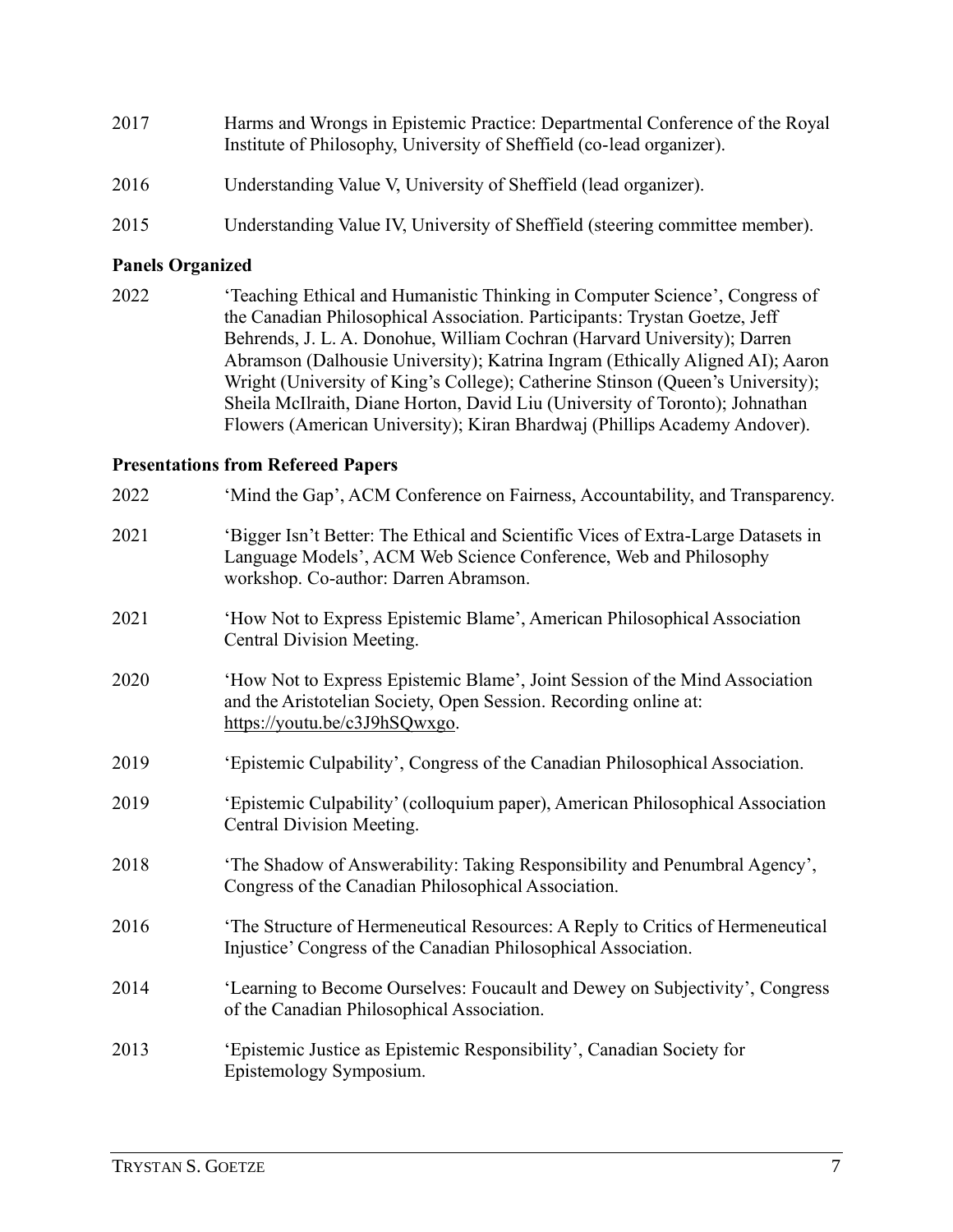| 2013 | 'Being Virtuous Enough, or, How I Learned to Stop Worrying and Love the Unity<br>Thesis', University of Waterloo Philosophy Graduate Student Association<br>Conference. |
|------|-------------------------------------------------------------------------------------------------------------------------------------------------------------------------|
| 2013 | 'Testimonial Responsibility: Unifying and Expanding Testimonial and<br>Hermeneutical Justice', University of Windsor Graduate Conference.                               |
| 2012 | On the Harms of Credibility Excess and a Reworking of Testimonial Justice as a<br>Mean', University of Toronto Scarborough Undergraduate Philosophy<br>Conference.      |

# **Presentations from Refereed Abstracts**

| 2022 | 'Creating a Classroom Community with Unfamiliar Students and Limited Time',<br>Biennial Conference of the American Association of Philosophy Teachers. Co-<br>presenters: J. L. A. Donohue, William Cochran.                       |
|------|------------------------------------------------------------------------------------------------------------------------------------------------------------------------------------------------------------------------------------|
| 2021 | 'What Do The "New Normals" Need To Be For An Ethical, Augmented, Online<br>Educational Future?', Cyber Summit. Co-presenters: Stella George, Katrina<br>Ingram.                                                                    |
| 2021 | 'OK, Google, Can I Trust You? Accountability, Trust, and Big Tech', Congress of<br>the Canadian Philosophical Association.                                                                                                         |
| 2021 | 'Hermeneutical Injustice and Extremism', Congress of the Canadian<br>Philosophical Association. (Originally accepted to the 2020 Congress, which was<br>merged into the 2021 Congress due to COVID-19.) Co-author: Charlie Crerar. |
| 2019 | 'Hermeneutical Injustice and Extremism', Confronting Fanaticism Workshop,<br>University of Vienna. Co-author: Charlie Crerar.                                                                                                      |
| 2017 | 'Conceptual Responsibility and the Ethics of Thinking', Congress of the Canadian<br>Philosophical Association.                                                                                                                     |
| 2015 | 'Experiencing the World: John Dewey and John McDowell', Summer Institute in<br>American Philosophy.                                                                                                                                |
| 2014 | 'Clinical Ethics Committees as a Model for Socially Engaged and Responsible<br>Research', Communities of Integration, Kitchener, ON.                                                                                               |
| 2013 | 'Challenges and Barriers to Knowledge Mobilization in Academic Philosophy',<br>Canadian Knowledge Mobilization Forum, Mississauga, ON.                                                                                             |
| 2013 | 'Didactic Injustice: A New Species of Epistemic Injustice', York University<br>Graduate Conference in Education.                                                                                                                   |
| 2012 | 'Clinical Ethics Committees as a Model for Socially Relevant Philosophy of<br>Science', National Integrative Research Conference, McGill University.                                                                               |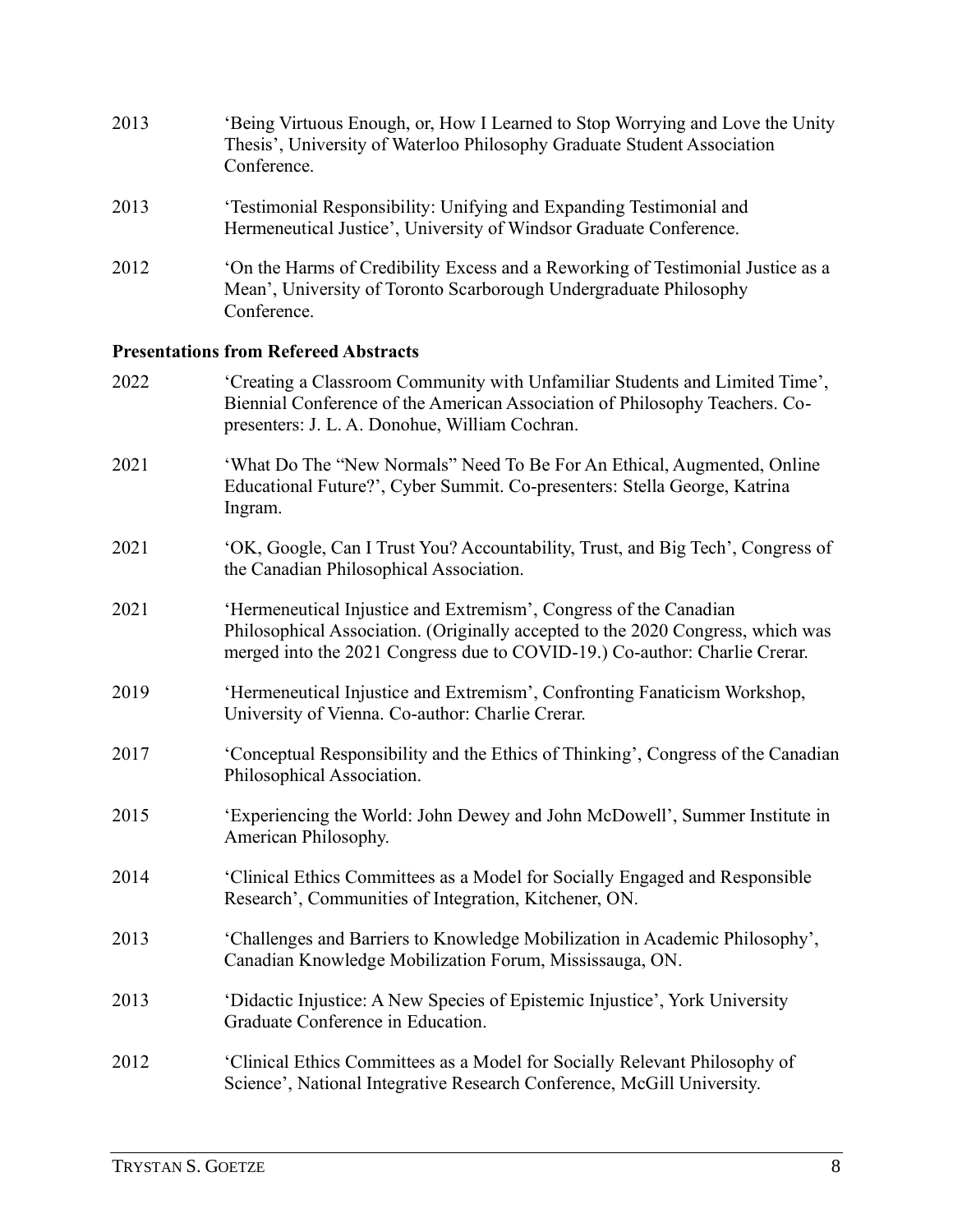## **Refereed Posters**

2019 'The Shadow of Answerability: A Reply to Enoch', American Philosophical Association Eastern Division Meeting.

## **Commentaries**

| 2022 | 'Anger and Moral Struggle in Light of Systemic Injustice', K. Timpe, American<br>Philosophical Association Eastern Division Meeting. |
|------|--------------------------------------------------------------------------------------------------------------------------------------|
| 2019 | 'Epistemic Obligations to Know', by E. Taylor, Congress of the Canadian<br>Philosophical Association.                                |
| 2014 | 'William James's Wager', by K. Bromhall, Congress of the Canadian<br>Philosophical Association.                                      |
| 2013 | 'Deliberating on Our Desires', by K. Mintz-Woo, University of Waterloo<br>Philosophy Graduate Student Association Conference.        |

#### **INTERNAL PRESENTATIONS**

## **Harvard University**

| 2021 | 'Ethical Reasoning for Computer Scientists', Harvard Initiative for Learning and |
|------|----------------------------------------------------------------------------------|
|      | Teaching (HILT). Co-presenters: Jeff Behrends and James Mickens. URL:            |
|      | https://youtu.be/yoFpng7vhJY                                                     |

2021 'OK, Google, Can I Trust You? An Anti-Trust Argument for Antitrust', Department of Philosophy Talk Shop.

# **Dalhousie University**

| 2021 | 'OK, Google, Can I Trust You?', Philosophy Graduate Student Writing Group.                                                |
|------|---------------------------------------------------------------------------------------------------------------------------|
| 2021 | 'Hermeneutical Justice for Extremists?', Department of Philosophy Colloquium.                                             |
| 2021 | 'Review of <i>Games: Agency as Art</i> , by C. Thi Nguyen', Philosophy Graduate<br>Student Writing Group.                 |
| 2020 | 'Moral Entanglement: Taking Responsibility and Vicarious Responsibility',<br>Department of Philosophy Colloquium.         |
| 2020 | 'Hermeneutical Justice for Extremists?', Philosophy Graduate Student Writing<br>Group.                                    |
| 2019 | 'Epistemic Blame and Frustration, or, What's Going Wrong in Our Debates<br>Online?', Department of Philosophy Colloquium. |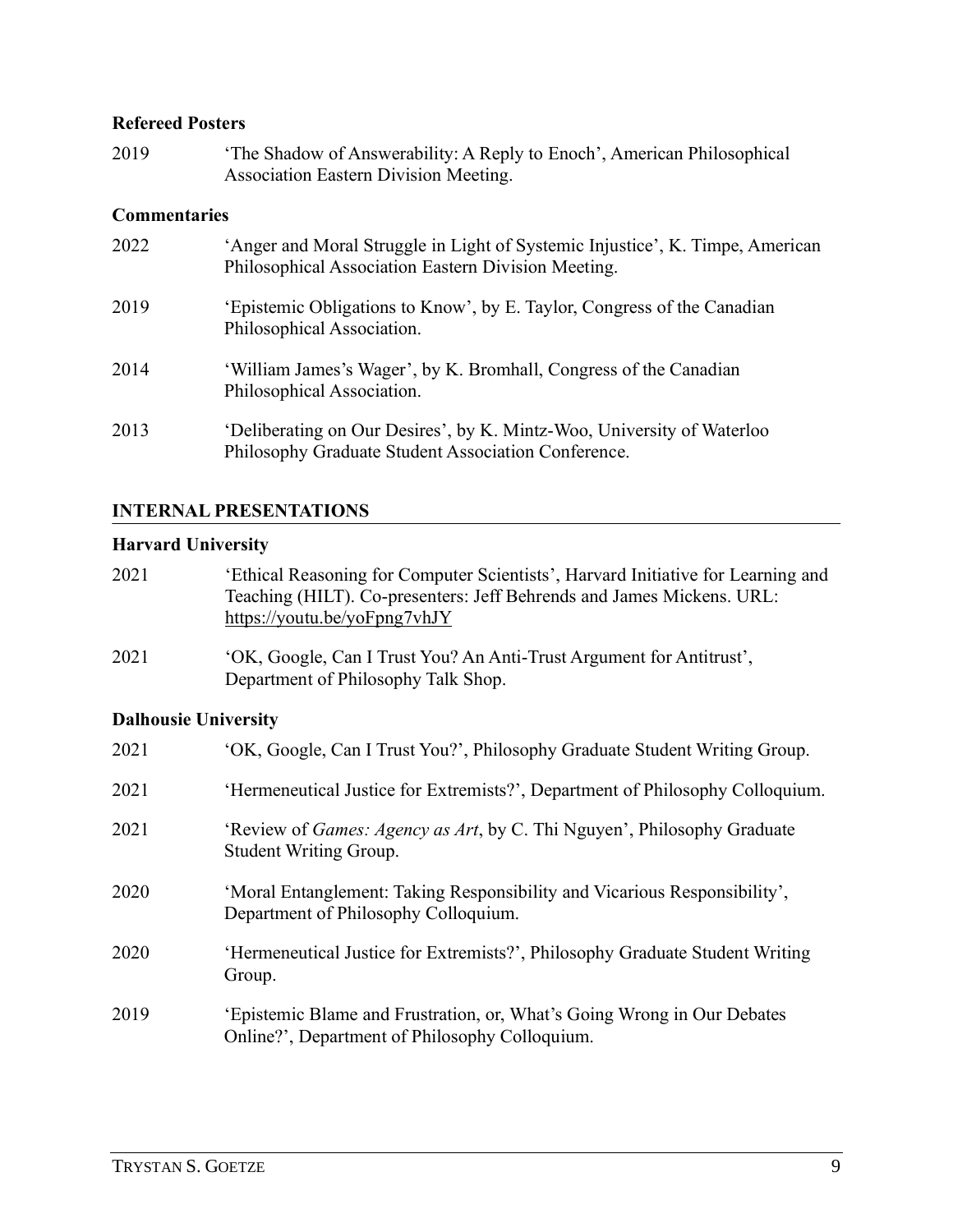| 2019 | 'Epistemic Blame and Frustration, or, What's Going Wrong in Our Debates |
|------|-------------------------------------------------------------------------|
|      | Online?', Postdoc Research Day 'Lightning Round'.                       |

# **University of Sheffield**

| 2017 | 'Don't Be That Guy! Minimal Decency and Internet Folk Ethics', Summer<br>Postgraduate Seminar.   |
|------|--------------------------------------------------------------------------------------------------|
| 2017 | 'Conceptual Responsibility', Senior Research Seminar.                                            |
| 2016 | 'From Conceptual Ethics to Conceptual Responsibility', Senior Research<br>Seminar.               |
| 2015 | 'Hermeneutical Realism, Hermeneutical Responsibility', Senior Research<br>Seminar.               |
| 2015 | 'The Concept of a University: A Genealogy and a Reconstruction', Summer<br>Postgraduate Seminar. |
| 2015 | 'Inquiry and Hermeneutical Injustice', Senior Research Seminar.                                  |

#### **TEACHING EXPERIENCE**

# **Harvard University**

| Spring 2022 Embedded EthiCS Module: CS 290 1st Year Ph.D. Research Seminar |
|----------------------------------------------------------------------------|
| $\downarrow$ Topic: Value-Sensitive Design                                 |

Fall 2021 Embedded EthiCS Module: CS 153 Compilers ↳ Topic: Free Software: Freedoms and Responsibilities

# **PowerED by Athabasca University**

|                             | Summer 2021 Micro-Credential Course Co-Developer, AI Ethics Micro-Credential               |  |
|-----------------------------|--------------------------------------------------------------------------------------------|--|
|                             | https://powered.athabascau.ca/product?catalog=AI-Micro-Credential                          |  |
|                             | • AI Ethics Overview                                                                       |  |
|                             | • Data Ethics                                                                              |  |
|                             | • Machine Learning Models and Ethical Design                                               |  |
|                             | • Roboethics                                                                               |  |
| <b>Dalhousie University</b> |                                                                                            |  |
|                             | Winter 2021 CSCI 4192 Directed Studies in Computer Science: The Ethics of Privacy Policies |  |
| Fall 2020                   | PHIL 2490 & CSCI 3101 Social, Ethical, and Professional Issues in Computer<br>Science      |  |

↳ Asynchronous online instruction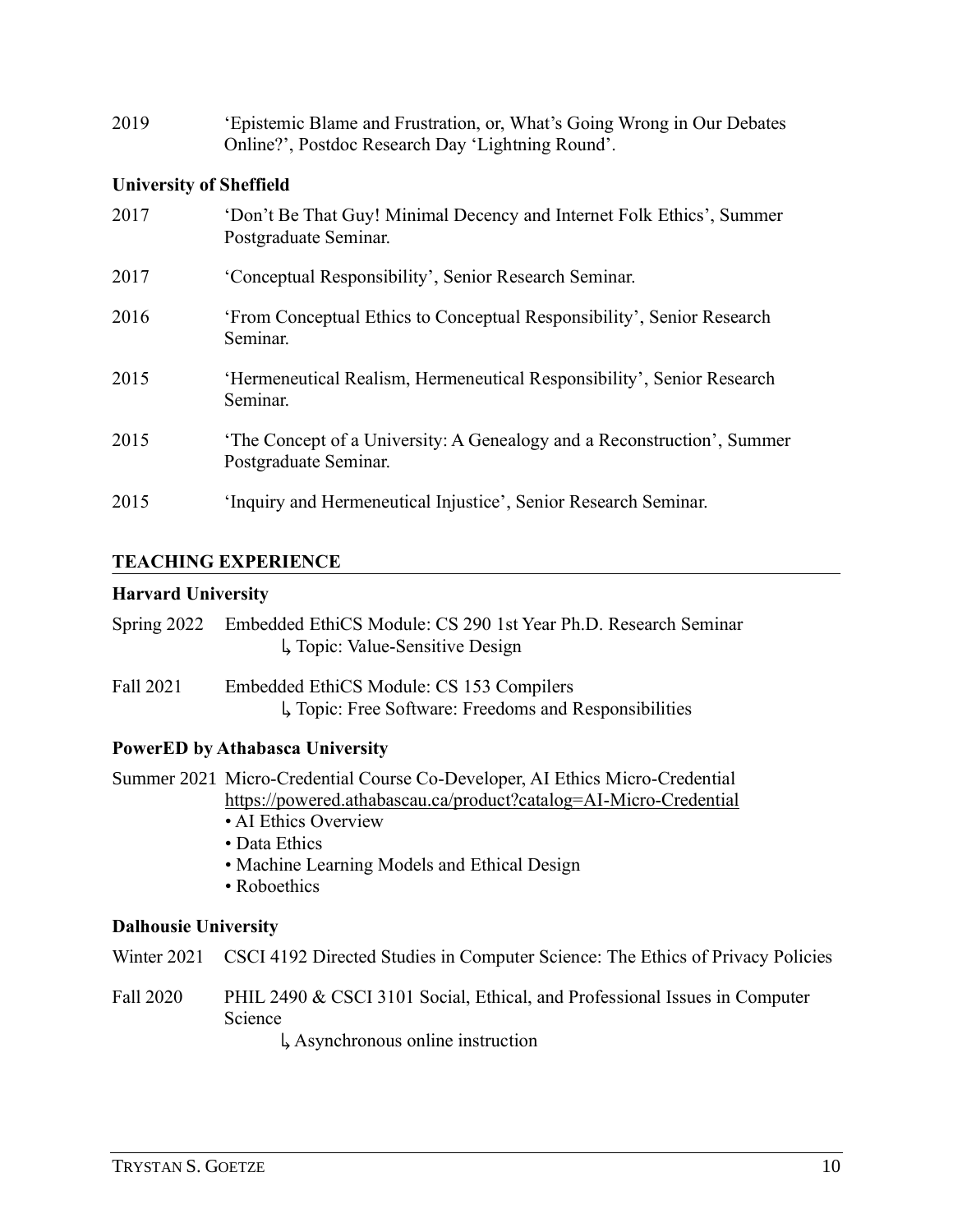- Winter 2020 PHIL 2490 & CSCI 3101 Social, Ethical, and Professional Issues in Computer Science
	- ↳ Face-to-face instruction (interrupted by March 2020 COVID lockdown)

# **University of Sheffield**

| $2016 - 17$ | Instructor<br>• PHI 356 Philosophical Projects 2: Epistemic Injustice                                                                                                                                |
|-------------|------------------------------------------------------------------------------------------------------------------------------------------------------------------------------------------------------|
|             | Co-Lecturer (two weeks)<br>• PHI 125 Matters of Life and Death                                                                                                                                       |
| $2015 - 16$ | <b>Graduate Teaching Assistant</b><br>• PHI 118 History of Ethics<br>• PHI 114 History of Western Philosophy<br>• PHI 125 Matters of Life and Death<br>• PHI 121 Knowledge, Justification, and Doubt |
| $2014 - 15$ | <b>Graduate Teaching Assistant</b><br>• PHI 113 Key Arguments                                                                                                                                        |

# **Guest Lectures**

| 2022 | University of Alberta, CMPUT 495 Honours Seminar in Computer Science<br>L, Moral Code: The Importance of Ethics in AI and Computer Science |
|------|--------------------------------------------------------------------------------------------------------------------------------------------|
| 2015 | University of Sheffield, PHI 320 Pragmatism and Idealism<br>$\downarrow$ John Dewey's Ethics                                               |

# **THESIS SUPERVISION**

# **Harvard University**

2021–22 Melissa Kwan, Joint Concentration in Computer Science and Philosophy ↳ Topic: The epistemology of social media content algorithms

# **Dalhousie University**

2020–21 Adeolu Ogunnoiki, Honours Computer Science ↳ Topic: The ethics of privacy policies and terms of service

# **PEER REVIEW**

## **Journals**

*Feminist Philosophy Quarterly • Journal of Philosophy of Disability* • *Philosophical Studies Social Epistemology • Journal of Philosophical Research • Theory and Research in Education*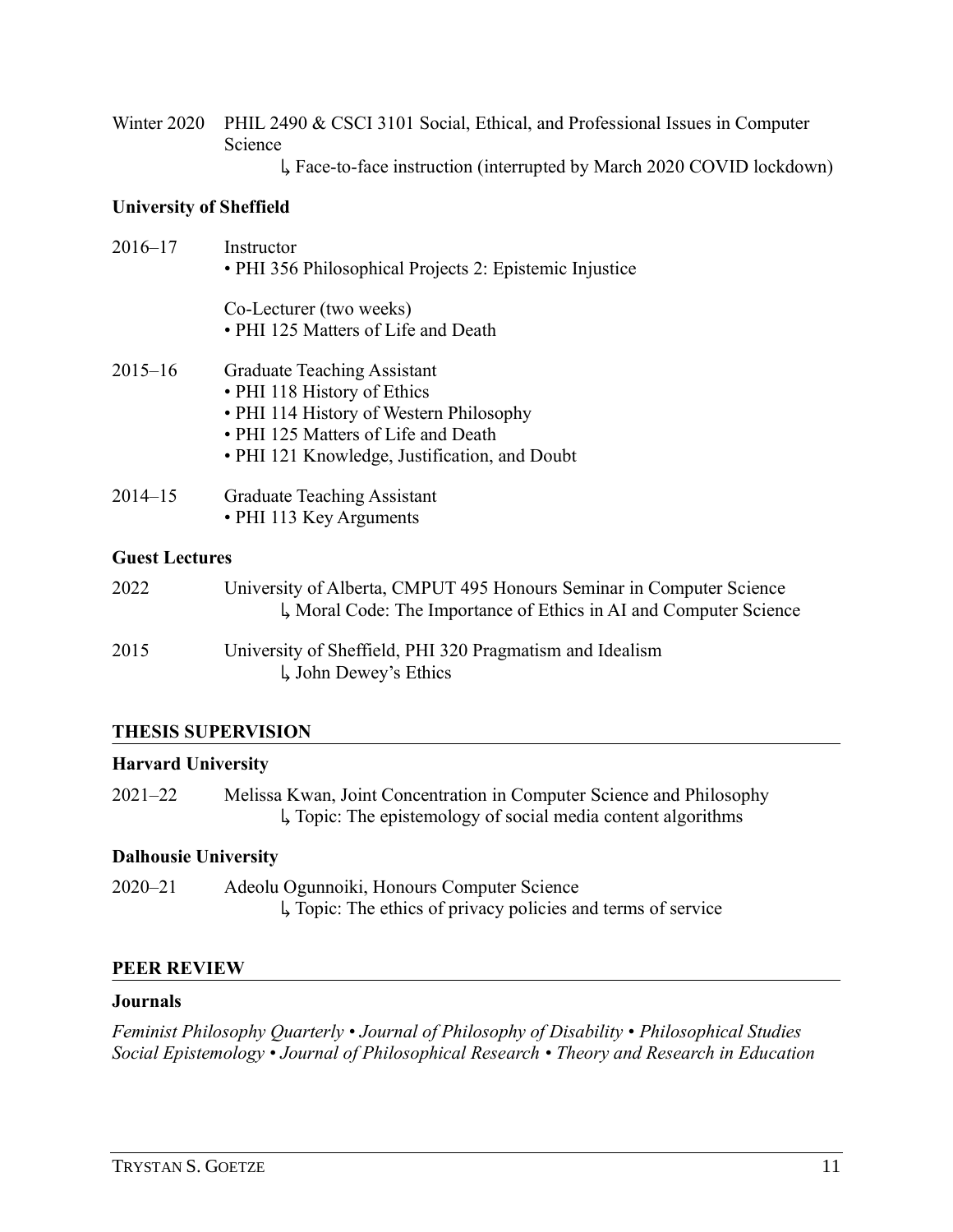*Australasian Journal of Philosophy* (×3) *• Journal of the American Philosophical Association Inquiry* • *Episteme*  $(\times 2)$  • *Synthese* • *Moral Philosophy and Politics* • *Hypatia*  $(\times 3)$ 

# **Conferences**

Harvard/MIT Conference on Ethics of Computing and AI (×24 abstracts) • Harms and Wrongs in Epistemic Practice: The 2017 Departmental Conference of the Royal Institute of Philosophy (×200 abstracts, ×22 papers) • Understanding Value V (×10 abstracts) • Understanding Value IV  $(x10$  abstracts)

# **Undergraduate Publications**

*Journal of the Society of Undergraduate Philosophers, University of Guelph* ( $\times$ 2 short articles) *Pensées canadiennes: The Canadian Undergraduate Journal of Philosophy* (×4 papers)

# **UNIVERSITY SERVICE**

# **Department of Philosophy and John A. Paulson School of Engineering and Applied Sciences, Harvard University.**

- Outreach and Collaborations Coordinator, Embedded EthiCS.
- Postdoc Member, Embedded EthiCS Faculty Committee.
- Convenor, Cyberethics Forum Works-in-Progress Group.

# **Department of Philosophy, Dalhousie University**

• Course Co-Developer, Online version of PHIL 2490 & CSCI 3101 Social, Ethical, and Professional Issues in Computer Science (Offered Fall 2020, Winter 2021).

# **Department of Philosophy, University of Sheffield**

- Co-Convenor, Summer Seminar, 2016.
- PhD Student Member, Postgraduate Affairs Committee, 2015–17.
- Co-Chair, Philosophy International Postgraduate Students Society, 2015–17.
- Convenor, Postgraduate Writing Group, 2015–16.
- Convenor, Philosophy of Education Reading Group, 2015–16.
- Convenor, Metaphilosophy Reading Group, 2015.

# **Department of Social Justice Education, University of Toronto**

• Full-time MA Student Member, Student Advisory Committee to the Chair, 2013–14.

# **CONSULTING, OUTREACH, AND IMPACT**

## **Consulting Work**

2021 **Educational Developer**, PowerED™ by Athabasca University. Developed four AI ethics micro-credential courses.<https://powered.athabascau.ca/>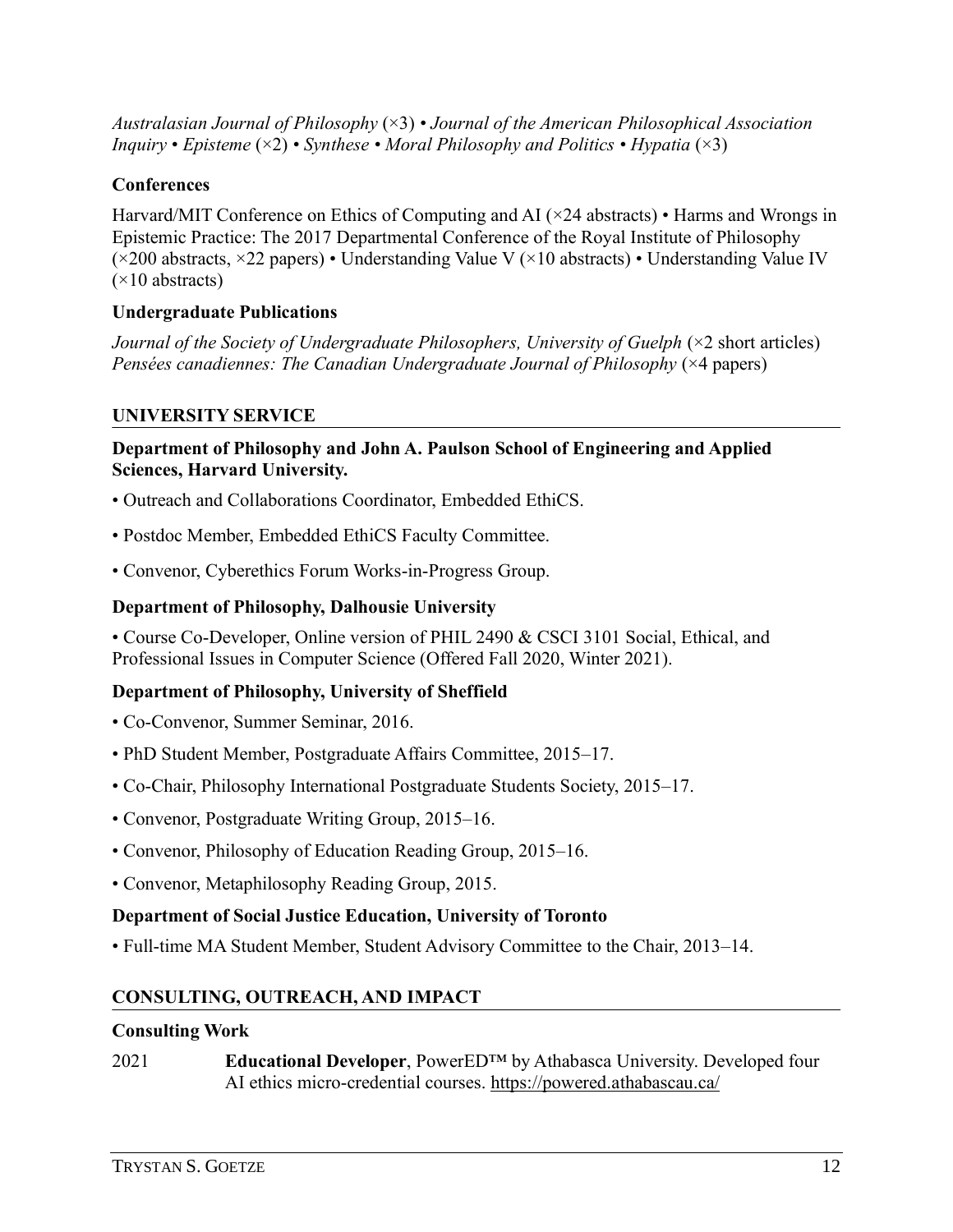- 2021 **Ethics Research and Educational Development Consultant**, Ethically Aligned AI, a social enterprise startup based in Edmonton, AB. <https://www.ethicallyalignedai.com/>
- 2021 **Educational Development Consultant**, Yellowdig Instructor Certification Course, a self-paced training course for teachers and professors planning to use the Yellowdig community platform in their courses,<https://learn.yellowdig.co/>

#### **Public Talks**

2020 **Roll Wisdom: Philosophy of Tabletop Roleplaying Games**, Virtual Philosophy Network.

#### **Outreach Projects**

- 2022 **AI Ethics Canvas**, creator. Using the format of the [Business Model Canvas](https://www.strategyzer.com/canvas) (a popular business strategy worksheet designed by Alexander Osterwalder), this worksheet and accompanying guidebook is a tool for technologists and business leaders to begin developing an ethics plan for their artificial intelligence–enabled projects.<https://www.trystangoetze.ca/aicanvas/>
- 2021– **Teaching Responsible Computer Science Playbook**, editor. A website maintained by the Mozilla Foundation as part of their Responsible Computer Science Challenge, containing tips and walkthroughs for teachers and faculty developing ethical and responsible computing curricula. [https://foundation.mozilla.org/en/what-we-fund/awards/teaching-responsible](https://foundation.mozilla.org/en/what-we-fund/awards/teaching-responsible-computing-playbook/)[computing-playbook/](https://foundation.mozilla.org/en/what-we-fund/awards/teaching-responsible-computing-playbook/)
- 2020– **Roll Wisdom**, writer. A blog exploring the philosophy of tabletop roleplaying games, and how such games can do philosophy.<https://www.rollwisdom.com/>
- 2019–20 **Philosophy by Postcard**, philosophy contributor. Connecting members of the public and academic philosophers through a postcard exchange, organized by the Irish postal service and the In Parenthesis research group to celebrate the centenary of Iris Murdoch. <https://www.philosophybypostcard.com/>
- 2017–18 **Refugees Matter**, script writer and presenter. Video series using philosophical argument to dispel myths about the refugee crisis. Showcased at the Sheffield Migration Matters Festival. Director: Dr. Graham McElearney, Producer: Tom Foster, Organizer: Dr. Jules Holroyd. [https://digitalmedia.sheffield.ac.uk/playlist/dedicated/79048071/1\\_q94wfs1l/1\\_m](https://digitalmedia.sheffield.ac.uk/playlist/dedicated/79048071/1_q94wfs1l/1_m2ze2jg1/)  $2ze2jgl/$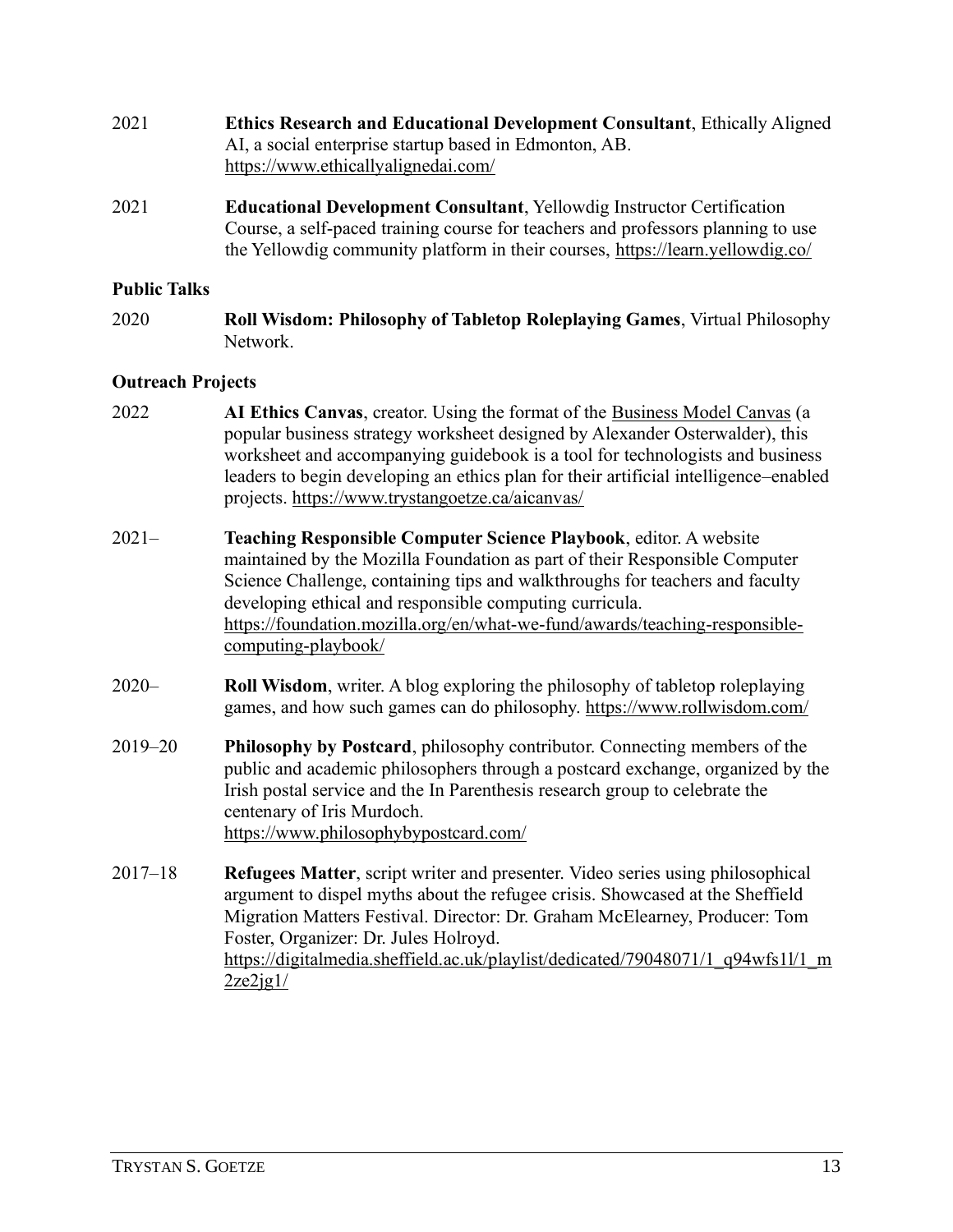# **PROFESSIONAL DEVELOPMENT**

# **Postdoctoral Professional Development**

| 2021 | MobilizeU (8-week course on Knowledge Mobilization). York University.                                                                          |
|------|------------------------------------------------------------------------------------------------------------------------------------------------|
| 2021 | Tri-Council Policy Statement: Ethical Conduct for Research Involving Humans<br>Course on Research Ethics (TCPS 2: CORE). https://tcps2core.ca/ |
| 2020 | Python Data Structures (6 week course, University of Michigan via edX.org).<br>Verified certificate.                                           |
| 2020 | Programming for Everybody: Getting Started With Python (6 week course,<br>University of Michigan via edX.org). Verified certificate.           |
| 2020 | The Postdoc Academy: Succeeding as a Postdoc (6 week course, Boston<br>University via edX.org). Verified certificate.                          |
| 2020 | Professional Copyediting: Tools of the Trade (4 week course, Writers Digest)<br>University).                                                   |
| 2020 | Introduction to Copyediting (4 week course, Writers Digest University).                                                                        |
| 2019 | Vanier Scholar and Banting Fellow Media Training (workshop).                                                                                   |

# **Pedagogical Training**

| 2021 | Yellowdig Instructor Certification. Certificate link.                            |
|------|----------------------------------------------------------------------------------|
| 2016 | Developing Teaching Philosophy (workshop).                                       |
| 2016 | Staff Teaching Observation.                                                      |
| 2016 | Peer Teaching Observation.                                                       |
| 2016 | Digital Possibilities: Integrating Technology to Support Learning (3 workshops). |
| 2015 | Assessment and Feedback (workshop).                                              |
| 2015 | Large Group Teaching: Lecturing (workshop).                                      |
| 2015 | Small Group Teaching: Seminar Facilitation (workshop).                           |
| 2015 | Academic Culture: Transitions and Expectations (workshop).                       |
| 2015 | Large Group Teaching: Problem-Solving (workshop).                                |
| 2015 | Teaching Design and Delivery (workshop).                                         |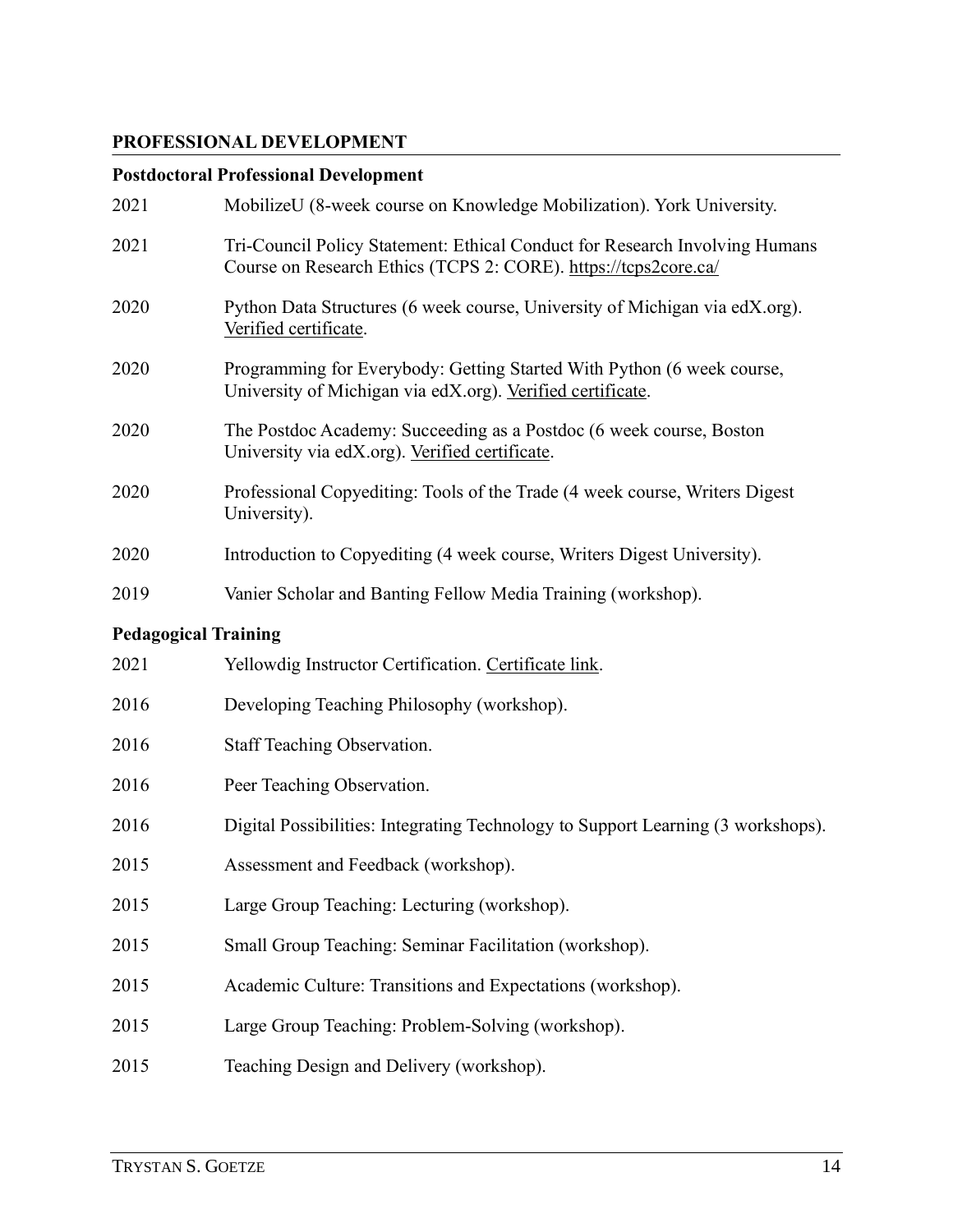| 2015 | Designing Innovative Assessments (workshop).                                                                         |
|------|----------------------------------------------------------------------------------------------------------------------|
| 2015 | Department of Philosophy Tutor Training Module (course of 5 workshops, plus<br>peer and staff teaching observation). |
|      | <b>University of Sheffield Doctoral Development Programme</b>                                                        |
| 2017 | Departmental Climate Training (workshop).                                                                            |
| 2016 | Writing for Non-Specialist Audiences (daylong workshop).                                                             |
| 2016 | Careers in Public Engagement and Outreach (seminar).                                                                 |
| 2016 | Careers in Publishing (seminar).                                                                                     |
| 2015 | Research Ethics Training (daylong workshop).                                                                         |
| 2015 | Academic Publishing in the 21st Century: Challenges and Opportunities in the<br>Arts and Humanities (seminar).       |
| 2015 | Careers in Creative Industries (seminar).                                                                            |
| 2015 | Portfolio Careers with an Arts & Humanities PhD (seminar).                                                           |
| 2014 | Practical Public Engagement (3 workshops).                                                                           |
| 2014 | Research Methods in Philosophy (course of 9 workshops).                                                              |

# **OTHER INFORMATION**

## **Nationality & Immigration Status**

Citizen of Canada • J-1 Scholar (USA)

## **Languages**

English (native) • French (excellent reading, good writing and speaking).

# **Programming Languages and IDEs**

Python 3 (intermediate) • JavaScript (beginner; Google Apps Scripts) • Java (beginner; IntelliJ) C# (beginner) • HTML (beginner; Markdown) • LaTeX (beginner; Overleaf)

# **Professional Memberships**

- Canadian Philosophical Association
- American Philosophical Association
- Friends of the Stanford Encyclopedia of Philosophy Society
- Aristotelian Society
- Association for Computing Machinery
	- ↳ Special Interest Groups: Computers and Society Computer Science Education
- Society for Philosophy of Emotion